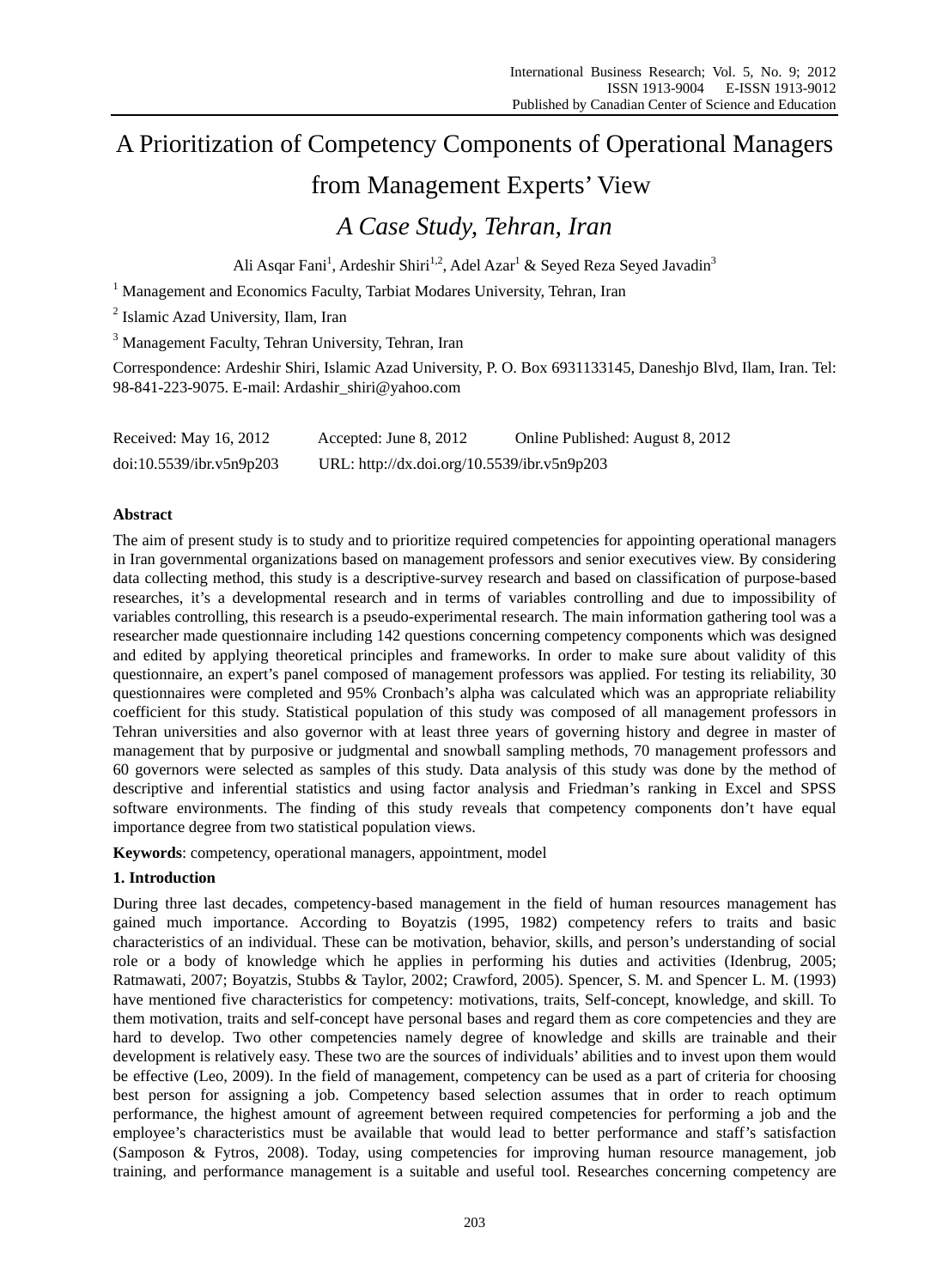various and each examines this subject from a special perspective in such a way that offering a comprehensive and sufficient framework for introducing the concept of competency is a difficult task.

#### **2. Literature Review**

From the past, enough attention was used by managers to employ the best person for organization. In the ancient Rome, competency was used to select the best soldier. The appointment method based on competency was introduced by McClelland (1973) to the management literature of human resources and following his work, different views were consisted in this background (Draganidis, Chamopoulou & Mentzas, 2008). In order to obtain a competitive advantage through the competency, Mcgrath et al. (1995) have introduced a model in which deftness and comprehension together lead to make competency. They consider comprehension for referring to the outcomes of a process in which people know how to use their skill for making communication with other people and deftness for the ability of a group in order to work together and achieve to a single target (Chasalow, 2009). McGregor and Tweed (2001) have compared women and men point of view relating prioritization of 54 managerial competencies. In their research respondents were asked to rank their priorities for developing among 54 competencies using a spectrum composed 5 criteria ranging from too little to very much. They represented a table of ten top priorities of management competency from men's point of view and their comparison with priorities based on women's point of view. The findings revealed that women's three top priorities were not in the list of men's ten top priorities and also significant differences were observed between men and women's financial competencies. In this study the highest rank went to competencies relating people management (including communications) and strategic issues. Two skills of managing the budget and handling costs had much importance for women while these two had lower priorities in men's ranking (McGregor, Tweed, 2001). In another study Tony Lenahan (2000) has examined management competencies in Ireland tourism industry and listed 67 identified competencies according to their frequencies. He classified competencies in clusters including; personal skills, interpersonal skills, business skills, intellectual and cognitive abilities, and technical and professional abilities (Lenehan, 2000). Belinda Butler (2006) has compared competencies of human resources management with those of operational management. In this study, 51 competencies in 10 dimensions of training and coaching, services, work ethic, leadership, analyzing , organizing and planning, interpersonal, communications, core values and ethics, and commitment were clustered (Butler, 2006).

Studying researches done relating competency in and out of the country reveals that by regarding needs and type of activity and the nature of organization, effective environmental variables, researcher's point of view,… each researcher have considered one aspect if competency in such a way that they can't be classified in a single category. The main aim of present study is to examine and prioritize required competencies for appointing operational managers from experts of management and senior executives' views. The main specific goals of this study are as follows:

1. To identify competency components of operational managers;

2. To prioritize competency components of operational managers;

3. To compare priorities of operational managers' competency from management professors and senior executives.

In addition to study of theoretical concepts, basics, history, and all types of competencies required for managers in general, this study has examined operational managers' competencies in details. In order to carry out this important task, 71 competency components in 11 competency clusters were identified and according to their priorities, a field research was performed.

#### **3. Methods and Materials**

By referring to the method of data gathering, this research is a descriptive-survey research and based on target based category of researches, it is a developmental research. Due to impossibility of variables control, present research is a pseudo experimental study and by considering incidence time, it is a post incident research. Based on the level of monitoring and control degree, this study is a field research. The main tool for gathering information was a researcher made questionnaire including 142 questions about 71 competency components which was provided by using basics and theoretical frameworks. For each component, two questions concerning the influence of that component on managers' performance and its observation in managers' behavior were raised. Results of these questions were combined and their average was considered as the criterion. Rating for each question was based on Likert's scale. After making sure of validity and reliability, this scale was applied for data gathering. In order to test reliability of research tool, 30 questionnaires were distributed among management professors and 25 returned and completed questionnaires were examined that achieved Cronbach's alpha was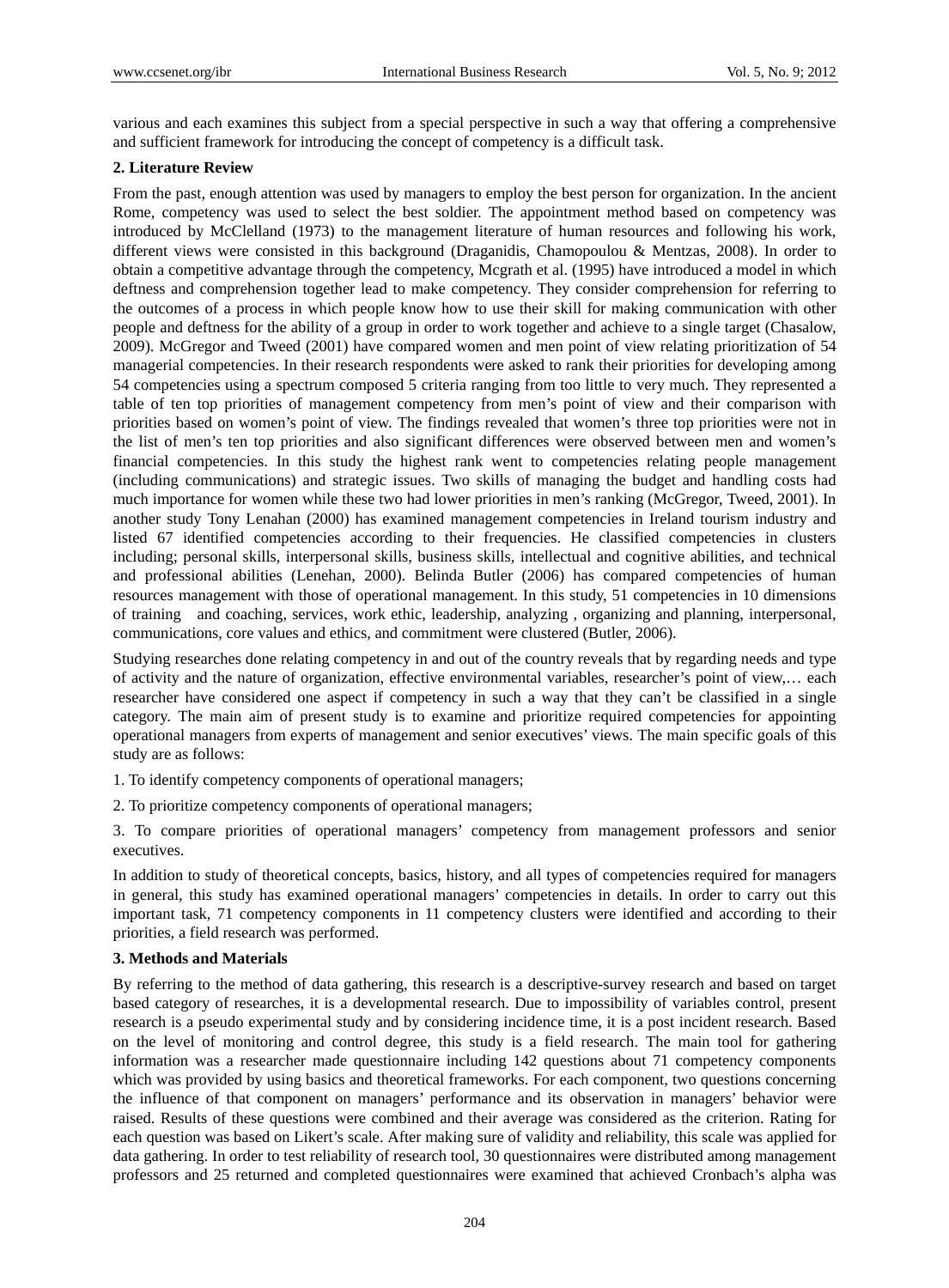95% which seemed an appropriate reliability coefficient for this study. Statistical society of this research includes all management professors in Tehran universities and governors with at least three years of governing experience, with at least a degree of master in management. 70 management professors and 60 senior executives participating in this research were selected by purposive or judgmental and snowball samplings. The nature of prioritization of indices and also questionnaire completion in the form of Likert's scale qualitatively led to apply Factor analysis and Friedman's ranking in an appropriate way. Using Excel and SPSS softwares, the process of indices prioritization was implemented and experts' priority of views were ranked. In order to confirming the model Factor-analysis was used. For answering the research questions, after determining competency components by applying Friedman's rank test, all of model components were obtained by the following formula:

$$
X^{2} = \frac{12}{kn(k+1)}\sum_{j=1}^{K}Rj^{2} - 3n(K+1)
$$

Where *k* is the number of treatments, *n* is the number of blocks and *Rj* is total rating of *Ith* column of treatments.

#### **4. Findings and Discussion**

After collecting data from participant's view in questionnaires analyzing them by related software, required model competencies for appointing operational managers were determined. The weight of indices concerning components was obtained by dividing findings from expert's opinions as illustrated in Table 1.

|                                   |                                                                    | Management expert's point of view |          | Executive's point of view |                |          |                    |
|-----------------------------------|--------------------------------------------------------------------|-----------------------------------|----------|---------------------------|----------------|----------|--------------------|
| Cluster                           | Ecompetency component                                              | Priority                          | Ranking  | Relative<br>weight        | Priority       | Ranking  | Relative<br>weight |
| <b>Belief</b>                     | 1.believing in god                                                 | 57                                | 31.82857 | 0.012452                  | 15             | 41.33333 | 0.016171           |
| competencies                      | 2. adherence and compliance with<br>Islamic values                 | 51                                | 39.58571 | 0.015487                  | 29             | 40.75833 | 0.015946           |
|                                   | 3. bound to carry out imperatives and<br>leaving forbidden affairs | 66                                | 36.01429 | 0.01409                   | 46             | 38.55833 | 0.015085           |
| Moral                             | 1. Having Good mood                                                | 17                                | 40.11429 | 0.015694                  | 20             | 46.825   | 0.01832            |
| competencies                      | 2. trust and confidentiality                                       | 37                                | 33.55714 | 0.013129                  | 27             | 37.90833 | 0.014831           |
|                                   | 3. honesty                                                         | 16                                | 34.27857 | 0.013411                  | $\overline{c}$ | 34.40833 | 0.013462           |
|                                   | 4. humbling                                                        | 44                                | 31.19286 | 0.012204                  | 49             | 30.16667 | 0.011802           |
|                                   | 5. sacrifice                                                       | 59                                | 28.7     | 0.011228                  | 58             | 35.10833 | 0.013736           |
|                                   | 6. having spirit of justice                                        | 55                                | 32.40714 | 0.012679                  | 30             | 37.85    | 0.014808           |
| Personal                          | 1. self-awareness                                                  | 56                                | 31.93571 | 0.012494                  | 54             | 31.34167 | 0.012262           |
| competencies                      | 2. self-confidence                                                 | 38                                | 35.80714 | 0.014009                  | 40             | 35.7     | 0.013967           |
|                                   | 3. self-esteem                                                     | 48                                | 33.97143 | 0.013291                  | 47             | 34.7     | 0.013576           |
|                                   | 4. time management                                                 | 4                                 | 43.57857 | 0.01705                   | 39             | 35.90833 | 0.014049           |
|                                   | 5. having ability and willingness to<br>learning                   | 32                                | 37.77857 | 0.01478                   | 41             | 35.64167 | 0.013944           |
|                                   | 6. having tolerance                                                | 53                                | 32.98571 | 0.012905                  | 44             | 35.33333 | 0.013824           |
|                                   | 7. having motivation                                               | 11                                | 41.05    | 0.01606                   | 9              | 42.83333 | 0.016758           |
|                                   | 8. recieving useful criticism                                      | 27                                | 38.53571 | 0.015077                  | 13             | 41.90833 | 0.016396           |
| Entrepreneurshi<br>p competencies | 1. having interests in creativity and<br>innovation                | 33                                | 36.7     | 0.014358                  | 55             | 30.94167 | 0.012106           |
|                                   | 2. having spirit of Invincibility                                  | 50                                | 33.62143 | 0.013154                  | 57             | 30.65833 | 0.011995           |
|                                   | 3. having courage to take risk                                     | 68                                | 27.30714 | 0.010684                  | 70             | 22.15    | 0.008666           |
|                                   | 4. having inner control                                            | 58                                | 31.37143 | 0.012274                  | 67             | 26.48333 | 0.010361           |
|                                   | 5. being able to develop processes                                 | 43                                | 34.44286 | 0.013475                  | 71             | 21.25    | 0.008314           |
|                                   | 6. deftness and taking advantage of                                | 28                                | 38.16429 | 0.014931                  | 34             | 36.95    | 0.014456           |
|                                   | opportunities                                                      |                                   |          |                           |                |          |                    |
|                                   | 7. being interested in evolution                                   | 52                                | 33.04286 | 0.012928                  | 56             | 30.85    | 0.01207            |
| Competencies<br>of                | 1. playing a supportive role toward<br>subordinates                | 10                                | 41.74286 | 0.016331                  | 48             | 34.56667 | 0.013524           |
| strengthening                     | 2. trianing and strengthening life skills                          | 68                                | 26.85714 | 0.010507                  | 60             | 29.025   | 0.011356           |
| mental health                     | 3. trying to develop and improve<br>Counseling centers             | 70                                | 25.12857 | 0.009831                  | 64             | 26.65833 | 0.01043            |

Table 1. Prioritization of operational manager's competencies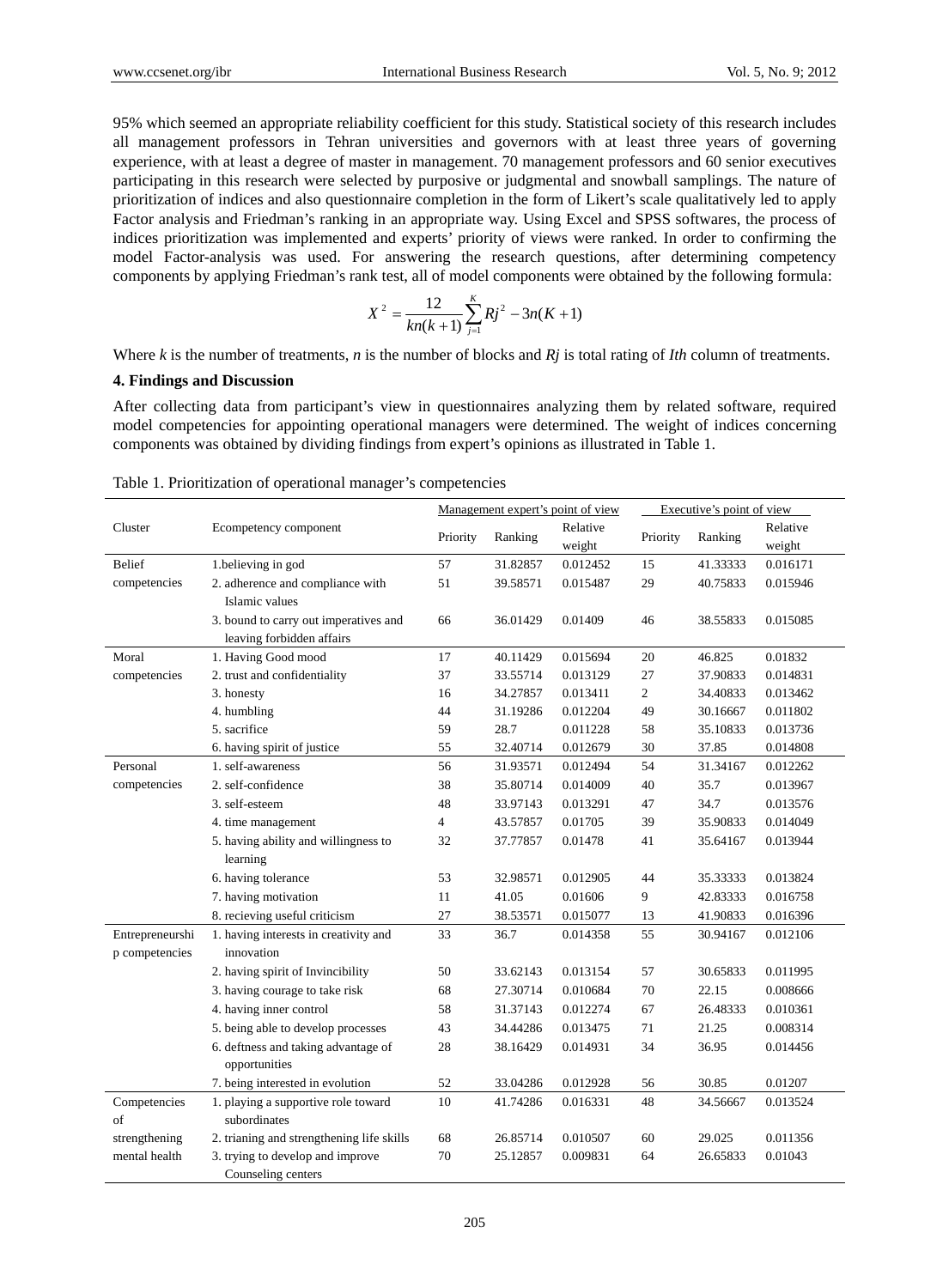|                            | 4. making opportunities for sports<br>activities         | 69           | 26.82857 | 0.010496 | 61           | 27.56667 | 0.010785 |
|----------------------------|----------------------------------------------------------|--------------|----------|----------|--------------|----------|----------|
|                            | 5. cooperation based on trust between                    | 35           | 36.20714 | 0.014166 | 59           | 29.625   | 0.01159  |
|                            | staff<br>6. making spaces for fresh work fields          | 21           | 38.97143 | 0.015247 | 16           | 41.30833 | 0.016161 |
|                            | 7. having skills to make mental                          | 3            | 43.60714 | 0.017061 | 4            | 44.15833 | 0.017276 |
|                            | tranquility in workplace                                 |              |          |          |              |          |          |
|                            | 8. making a healthy field for growth                     | 8            | 42.05    | 0.016451 | 6            | 43.76667 | 0.017123 |
| Professional               | 1. technical knowledge (about working                    | $\mathbf{1}$ | 46.27143 | 0.018103 | 17           | 41.26667 | 0.016145 |
| competencies               | area and understanding the job)                          |              |          |          |              |          |          |
|                            | 2. having knowledge about applying                       | 30           | 38.12857 | 0.014917 | 33           | 37.2     | 0.014554 |
|                            | information technology                                   |              |          |          |              |          |          |
|                            | 3. having knowledge about legal issues                   | 60           | 30.90714 | 0.012092 | 10           | 42.38333 | 0.016582 |
|                            | 4. having knowledge about handling a                     | 39           | 35.60714 | 0.013931 | 45           | 35.125   | 0.013742 |
|                            | meeting                                                  |              |          |          |              |          |          |
|                            | 5. being aware of policies and                           | 42           | 34.98571 | 0.013688 | 38           | 36.20833 | 0.014166 |
|                            | organizational guidelines                                |              |          |          |              |          |          |
| Behavioral                 | 1. Transparency (clarity) in behavior                    | 47           | 34       | 0.013302 | 14           | 41.58333 | 0.016269 |
| competencies               | 2. independency in thinking and action                   | 61           | 30.87857 | 0.012081 | 50           | 34.3     | 0.013419 |
|                            | 3. hard working                                          | 13           | 40.57857 | 0.015876 | 8            | 43.01667 | 0.01683  |
|                            | 4. having courage and decisiveness in<br>making decision | 40           | 35.37143 | 0.013839 | 7            | 43.625   | 0.017068 |
|                            | 5. having flexibility                                    | 41           | 35.37143 | 0.013839 | 18           | 40.83333 | 0.015975 |
| Political<br>and           | 1. organizational citizenship behavior                   | 34           | 36.4     | 0.014241 | 36           | 36.25833 | 0.014186 |
| social                     | 2. Social accountability and                             | 46           | 34.11429 | 0.013347 | 52           | 33.01667 | 0.012917 |
| competencies               | responsibility                                           |              |          |          |              |          |          |
|                            | 3. bieng law-oriented                                    | 36           | 36.07857 | 0.014115 | 23           | 39.49167 | 0.015451 |
|                            | 4. having political insight and analyzing                | 71           | 22.10714 | 0.008649 | 69           | 23.1     | 0.009038 |
|                            | Political environment                                    |              |          |          |              |          |          |
|                            | 5. making positive image of unit<br>performance          | 64           | 29.87857 | 0.01169  | 68           | 25.56667 | 0.010003 |
|                            | 6. managing political flows influencing<br>the unit      | 63           | 30.25    | 0.011835 | 62           | 27.35    | 0.0107   |
|                            | 7. compliance and conformity of norms<br>and regulations | 65           | 28.85714 | 0.01129  | 63           | 27.29167 | 0.010677 |
| Cultural and               | 1. having influence upon others                          | 12           | 40.67143 | 0.015912 | 65           | 26.63333 | 0.01042  |
| Communicatio               | 2. having skill of effective listening,                  | 7            | 42.07857 | 0.016463 | 22           | 39.56667 | 0.01548  |
| n competencies             | understanding and responding                             |              |          |          |              |          |          |
|                            | 3. having skills of negotiation and<br>persuasion        | 25           | 38.79286 | 0.015177 | 21           | 40.40833 | 0.015809 |
|                            | 4. having skills in communication                        | 23           | 38.92857 | 0.01523  | 19           | 40.775   | 0.015953 |
|                            | 5. being able to trust-making                            | 18           | 39.56429 | 0.015479 | 24           | 39.10833 | 0.015301 |
|                            | 6. having empathy and understanding                      | 9            | 41.76429 | 0.01634  | 11           | 42.09167 | 0.016468 |
|                            | toward others                                            |              |          |          |              |          |          |
|                            | 7. undertanding and managing cultural<br>differences     | 49           | 33.73571 | 0.013199 | 35           | 36.35833 | 0.014225 |
| Managerial<br>competencies | 1. finding problems and solving<br>problems              | 31           | 38.02857 | 0.014878 | 43           | 35.45    | 0.013869 |
|                            | 2. skills of targeting and planning                      | 57           | 39.12857 | 0.015309 | 26           | 38.76667 | 0.015167 |
|                            | 3. being able to organize                                | 51           | 43       | 0.016823 | 5            | 43.83333 | 0.017149 |
|                            | 4. training and improvement                              | 66           | 38.72857 | 0.015152 | 25           | 39.05833 | 0.015281 |
|                            | 5. decision making                                       | 17           | 42.90714 | 0.016787 | 12           | 41.96667 | 0.016419 |
|                            | 6. mobilization and resource                             | 37           | 39.10714 | 0.0153   | 51           | 33.875   | 0.013253 |
|                            | development                                              |              |          |          |              |          |          |
|                            | 7. evaluation and performance<br>management              | 16           | 45.97143 | 0.017986 | 3            | 46.51667 | 0.018199 |
| Leadership                 | 1. supervision and coaching                              | 44           | 38.92143 | 0.015227 | $\mathbf{1}$ | 47.775   | 0.018691 |
| competencies               | 2. conflict management                                   | 59           | 34.20714 | 0.013383 | 42           | 35.55    | 0.013908 |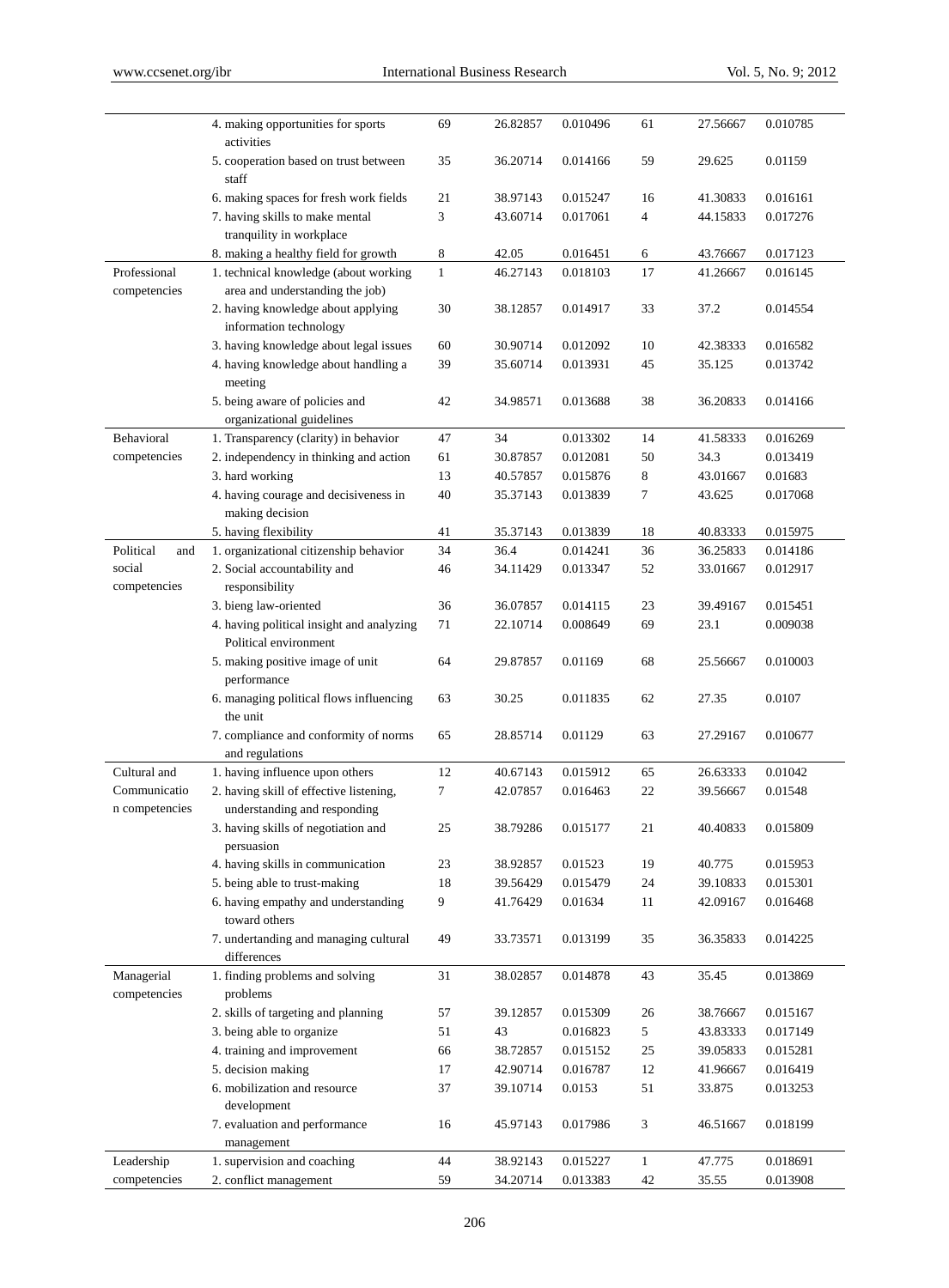| 3. building teams and team leadership | 55 | 40.31429 | 0.015772 | 32 | 37.4     | 0.014632 |  |
|---------------------------------------|----|----------|----------|----|----------|----------|--|
| 4. talent empowerment and development | 56 | 40.14286 | 0.015705 | 28 | 38.15    | 0.014926 |  |
| 5. change leadership                  | 38 | 38.15714 | 0.014928 | 53 | 32.2     | 0.012598 |  |
| 6. stress management                  | 48 | 32.95714 | 0.012894 | 37 | 36.25833 | 0.014186 |  |
| 7. effective use of power             | 4  | 30.8     | 0.01205  | 31 | 37.76667 | 0.014776 |  |
| 8. applying contingency theory of     | 32 | 38.94286 | 0.015236 | 66 | 26.63333 | 0.01042  |  |
| leadership                            |    |          |          |    |          |          |  |

#### **5. Conclusion**

During recent years, researches relating required competencies for managers have attracted significant attentions. But these have been done in a scattering way and in different areas. While determining degree of components' and indices' relative importance has attracted less attention, this study with the aim of identifying and comparative prioritizing of management professors' views as management experts and senior executives of administrative systems as persons who have important role in operational managers' recruitment, was carried out in relation with required competencies for appointing operational managers which reveals significance difference between expert's considered priorities and operational managers. The results concerning competency priorities of managers in Table 1 indicates that in many cases, manager's priorities from management expert's point of view are different from executive's point of view and have some similarities in some cases. In order to ease in comparison, Table 2 represents ten top priorities in both of these statistical population.

Table 2. Mutual comparison of ten top priorities of operational manager's competencies from management expert's and executive's point of view

|      | Operational manager's competency priorities                          | Managers rating   | Operational manager's competency priorities from |                                                          | Expert's rating   |
|------|----------------------------------------------------------------------|-------------------|--------------------------------------------------|----------------------------------------------------------|-------------------|
|      | from management expert's point of view                               | the<br>same<br>to | executive's point of view                        |                                                          | the<br>to<br>same |
| Rank | Competency component                                                 | competency        | Rank<br>Competency component                     |                                                          | competency        |
|      | Technical knowledge                                                  | 17                |                                                  | Supervision and coaching                                 | 24                |
| 2    | Evaluation<br>performance<br>and<br>management                       | 3                 | $\overline{2}$                                   | honesty                                                  | 16                |
| 3    | having skills to make mental<br>tranquility in workplace             | 4                 | 3                                                | Evaluation and performance management                    | 2                 |
| 4    | Time management                                                      | 39                | 4                                                | having skills to make mental tranquility at<br>workplace | 3                 |
| 5    | being able to organize                                               | 5                 | 5                                                | being able to organize                                   | 5                 |
| 6    | Decision making                                                      | 12                | 6                                                | making a healthy field for growth                        | 8                 |
|      | having skill of effective listening,<br>understanding and responding | 22                | 7                                                | decisiveness in<br>having courage and<br>making decision | 40                |
| 8    | making a healthy field for growth                                    | 6                 | 8                                                | Hardworking                                              | 13                |
| 9    | having empathy and understanding<br>toward others                    | 11                | 9                                                | Being motivated                                          | 11                |
| 10   | Playing a supportive role                                            | 48                | 10                                               | Being aware of legal issues                              | 60                |

As observed in Table 2, there are four similar priorities among ten top priorities in each statistical society, but drastic differences can be seen in some cases. The results of this research have been supported by some experimental researches. In a similar study carried out by McGregor and Tweed (2001) for prioritizing men and women's views about 54 total competencies required for managers, such a difference in sexual point of view was confirmed. Difference in some competencies was drastic, for example budgeting competency obtained the priority number 4 from women view and number 40 from men view. Other competencies had no differences.

In this study, manager's competency components have been provided in 11 total clusters and 71 components. This model has some similarities and differences with other models of managers' competency. Among models related in Iran, there was no similar model for examining operational managers' competencies in a perfect way. Due to lack of ethical and belief competencies and also competencies related to strengthening of mental health at workplace all of foreign models were different from our model. Strength points of present model rests in this facet that it was tried to gather competency components from various sources and according to the nature of these components; they were categorized in 11 homogenous clusters. Furthermore, competency components related to mental health strengthening at workplace and some components in other clusters have not been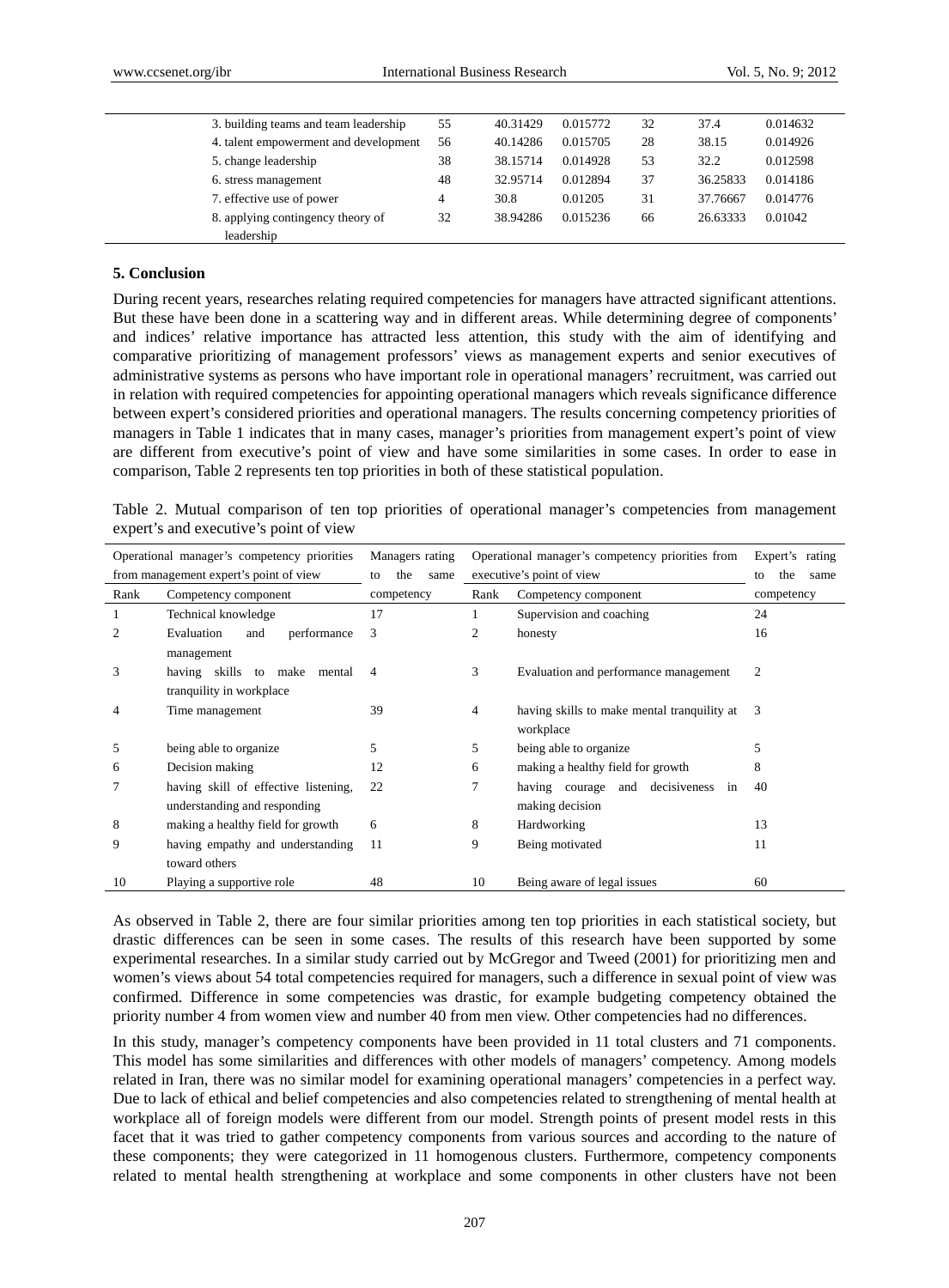provided in previous studies which are some kind of innovation in designing a model of operational managers' competency appropriate with needs of Iran's governmental organizations. Identification of competencies required for managers and prioritization of indices and related components would lead to appointment and promotion of managers based on meritocracy and a field of justice in manager s appointment would be provided.

#### **References**

- Axley, L. (2008). Competency: A concept Analysis. *Nursing Forum, 43*(4), 214-222. http://dx.doi.org/10.1111/j.1744-6198.2008.00115.x
- Boyatzis, R. E., Stubbs, E. C., & Taylor, S. (2002). Learning Cognitive and Emotional Intelligence Competencies Through Graduate Management Education. *Academy of Management Learning and Education, 1*(2), 150-162. http://dx.doi.org/10.5465/AMLE.2002.8509345
- Brain, W. M. (1998). Identification of core multidisciplinary competencies in an integrated public health and human service system. (Doctoral dissertation). University of san Diego, pp. 41-88.
- Butler, B. (2006). A pilot study of essential competencies as perceived by multi-unit operations and human resources leaders in the restaurant industry. (Master Dissertation). University of Edmond, Oklahoma, pp. 19-35.
- Chasalow, C. L. (2009). A model of organizational competencies for business intelligence success. (Doctoral dissertation). Virginia Commonwealth University, 32.
- Chase, D. A. (1995). Utilization of professional ability in organizations A lisrel model of the Canadian engineering profession. Carleton University, 152.
- Crawford, L. (2005). Senior management perceptions of project management competence. *International Journal of Project Management, 23*, 7-16. http://dx.doi.org/10.1016/j.ijproman.2004.06.005
- Draganidis, F., Chamopoulou, P., & Mentzas, G. (2008). A Semantic web architecture for integrating competence management and learning paths. *Journal of knowledge Management, 12*(6), 121-136. http://dx.doi.org/10.1108/13673270810913667
- Ennis, M, R. (2008). Competency models: a review of literature and the role of the employment and training administration (ETA). Division of research and evaluation office of policy development and research employment and training administration U.S department of labor, 6.
- Epstein, R. M., & Hundert, E. M. (2002). Defining and assessing professional competence. *JAMA, 287*(2), 226-235. http://dx.doi.org/10.1001/jama.287.2.226
- Ey, P. E. (2006). A Track –by- approach to performance competence modeling. (Doctoral dissertation). Faculty of the college of business administration, Tour University International, 158-168.
- Lenehan, T. (2000). A study of management practices and competences within effective organizations in Irish tourism industry. *The Service Industries Journal, 20*(3), 19-42. http://dx.doi.org/10.1080/02642060000000030
- Ley, T. (2006). Organizational competency management, a competence performance approach: (Methods. Empirical finding & practical implications). (Doctoral dissertation). Faculty of natural sciences, University of Graz, Austria, 4, 9.
- Liou, S-N. (2009). Exploring the professional competency contents for international marketer in Taiwan. *world Academy of science, engineering and technology, 53*, 881-885.
- Ljungqist, U. (2008). Specification of core competence and associated components: a proposed model and a case illustration. *European business review, 20*(1), 73-90. http://dx.doi.org/10.1108/09555340810843708
- McCarthy, G., & Fitzpatrick, J. J. (2009). Development of a Competency Framework for Nurse Managers in Ireland. *the Journal of Continuing Education in Nursing, 40*(8), 346-350.
- McGregor, J., & Tweed, D. (2001). Gender and managerial competence. *Women in Management Review, 16*(6), 279-286. http://dx.doi.org/10.1108/09649420110401540
- Mirabile, R. J. (1997). Everything you wanted to know about competency modeling. *Training & Development, 51*(8), 73-77.

National Service Act of Iran.